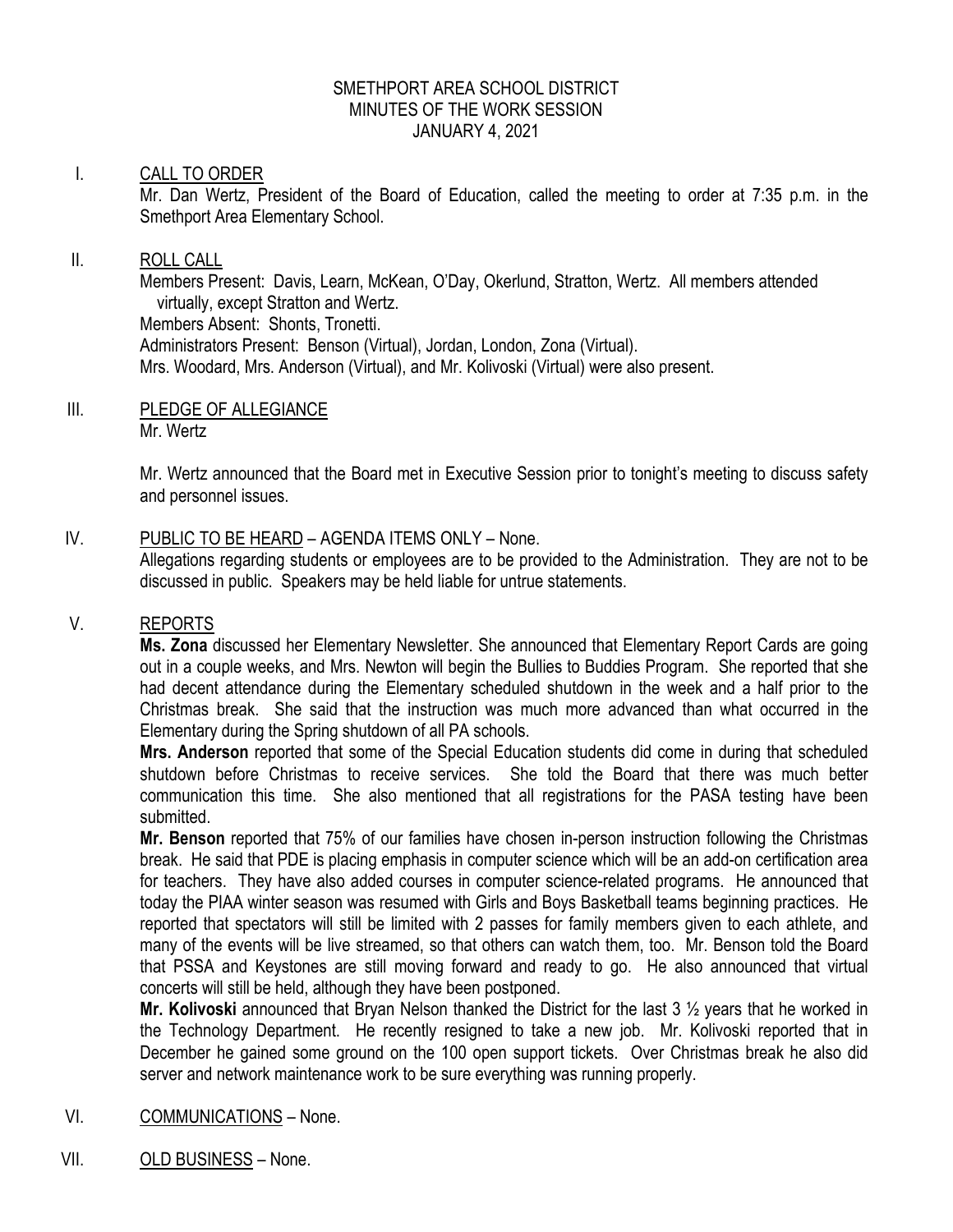- VIII. NEW BUSINESS The following items were discussed:
	- 1. To consider the Smethport Area Jr.-Sr. High School Student Activities Account for the period ending December 31, 2020.
	- 2. To consider the hiring of a Superintendent effective July 1, 2021.
	- 3. To consider a Maternity Leave of Absence from Malari Lapp from approximately April 12, 2021 to June 8, 2021.
	- 4. To consider a Letter of Resignation from Bryan Nelson effective December 31, 2020.
	- 5. To consider approving changes to Job Descriptions in the IT Department.
	- 6. To consider hiring an Assistant Technology Coordinator.
	- 7. To consider approving the following addition(s) to the Substitute Support Staff list for the 2020-21 school year: Rebecca Bussman, Smethport, Teacher's Aide/Clerical
	- 8. To consider approving changes and adjustments to the Health and Safety Plan and recommendations for the practices associated with short-term closures and shifts to remote instruction.
	- 9. To consider action regarding a Student discipline situation.
	- 10. To consider an agreement with Potter Co. Ed. Council to provide a Career Counselor for SASD.

# **INFORMATION ITEMS:**

- $\triangleright$  January is Board Recognition Month.
- $\triangleright$  Review 2021-2022 School Calendar.
- $\triangleright$  The Board of Education will be given the following policies for first reading with subsequent approval in February, 2021:
	- $\bullet$  #103 Title IX
	- #218.3 Discipline of Student Convicted of Sexual Assault
	- #252 Dating Violence
	- Act 84 Compliance Update Publication of School Director Email Addresses
	- #626 Procurement Updates Pricing Thresholds for Purchases Subject to Bid/Quotation
		- The amounts reported in the most recent Bulletin on December 12 have increased for the new calendar year: the amount for purchases subject to public bid is \$21,300, and the amount for purchases subject to written or telephonic price quotation is \$11,500; effective January 1, 2021.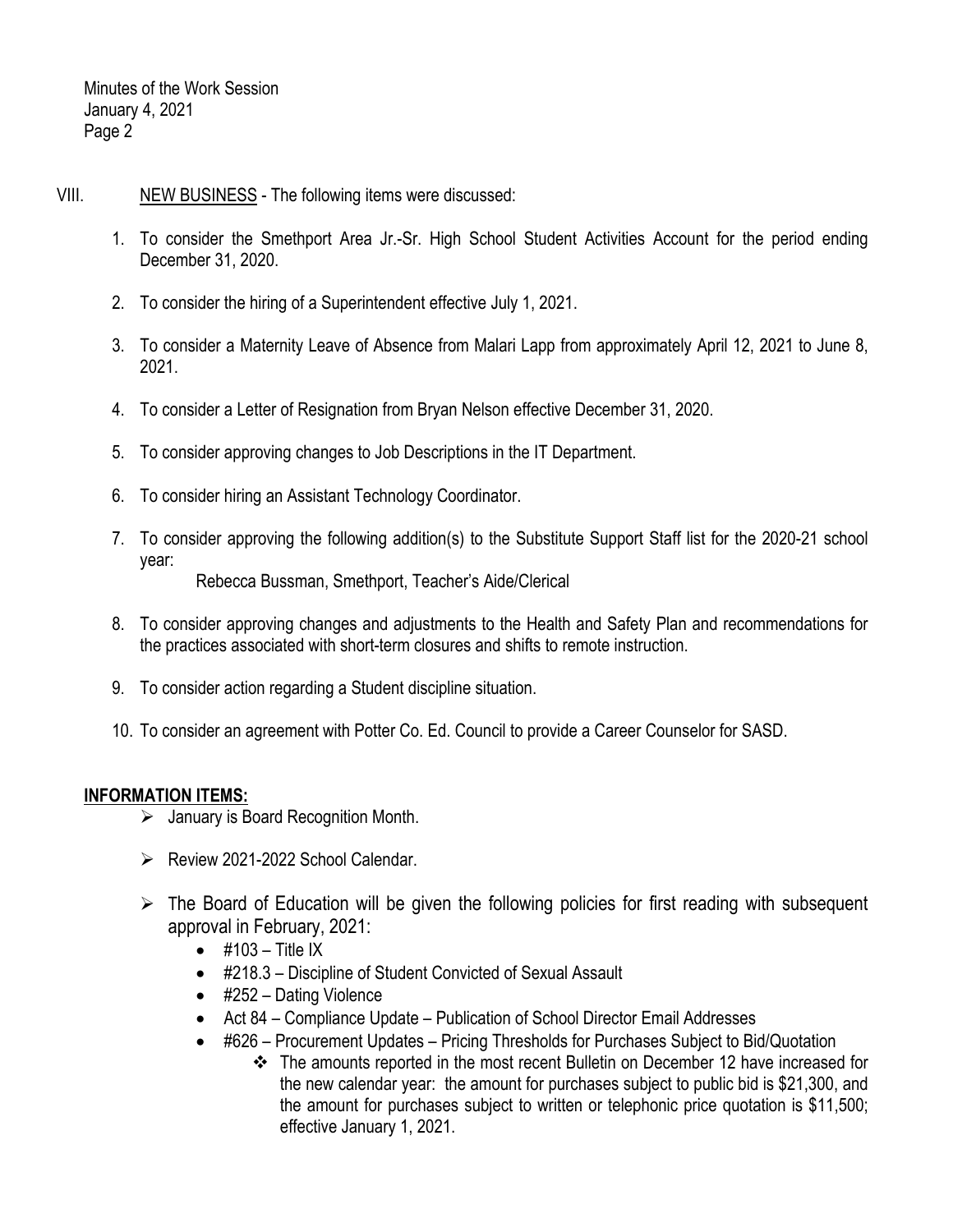Minutes of the Work Session January 4, 2021 Page 3

# **INFORMATION ITEMS (Continued):**

- $\triangleright$  Negotiating Committee for Support Staff Contract has been appointed by the Board President:
	- Ray Learn, Kraig Okerlund, and Dan Wertz

# **COMMENDATIONS:**

- Congratulations to the following **DECA** Members who participated virtually in the District Competition on December  $1^{st} - 4^{th}$  and who are advancing to the State Competition in February:
	- Chase Burdick  $\sim$  Accounting Applications Took 1<sup>st</sup> place and is advancing
	- Ava Costa ~ Human Resources Management
	- August Cox  $\sim$  Quick Serve Restaurant Management Took 1<sup>st</sup> place and is advancing
	- Kassidy Didomizio ~ Food Marketing  $-$  Took  $2^{nd}$  place and is advancing
	- Ella Forquer  $\sim$  Principles of Business Management and Administration Took 1<sup>st</sup> place and is advancing
	- Cadence Gamet  $\sim$  Hotel and Lodging Management Took 2<sup>nd</sup> place and is advancing
	- Jenna Gregory  $\sim$  Retail Merchandising Took 1<sup>st</sup> place and is advancing
	- Brandon Higley and John Adamoski ~ Entrepreneurship Team Decision Making Took 1<sup>st</sup> place and are advancing
	- Emily Higley  $\sim$  Entrepreneurship Individual Series Took  $2^{nd}$  place and is advancing
	- Emma Hill ~ Apparel and Accessories Marketing
	- Parker Jack ~ Business Services Marketing Received the highest role play and overall score for Smethport
	- Richie McDowell and Trevor Zuver ~ Business Law and Ethics Team Decision Making Took 2<sup>nd</sup> place and are advancing
	- Jordan Pavlock ~ Personal Financial Literacy Took 1<sup>st</sup> place and is advancing and also received the highest cluster exam score for Smethport
	- Kaylee Swanson ~ Automotive Services Marketing
	- Alyn Thomas  $\sim$  Principles of Marketing Took 1<sup>st</sup> place and is advancing
- Congratulations to Head Football Coach Adam Jack for receiving the Small School North League Coach of the Year. Congratulations to the following **football players** who were honored in Offense & Defense for Small School North All-Stars, Big 30 All-Star Team, & Players of the Year awards:
	- Noah Lent North Quarterback & Offensive MVP, OTH PA Big 30 All-star Team, & Offensive Player of the Year
	- Adenn Stevens North Offensive Line & Offensive Lineman Player of the Year, OTH PA Big 30 All-star Team, & Co-offensive Lineman of the Year
	- Ryli Burritt Wide Receiver
	- Braedon Johnson Running Back & OTH PA Big 30 All-star Team
	- Travis Cooney Linebacker & OTH PA Big 30 All-star Team
	- Kameron Rounsville Defensive Line
	- Logan Christie Cornerback
	- Trevor Zuver Honorable Mention
- Congratulations to the following **Students of the Month**: Katelyn Dunn High School and Owen Rounsville – Jr. High.